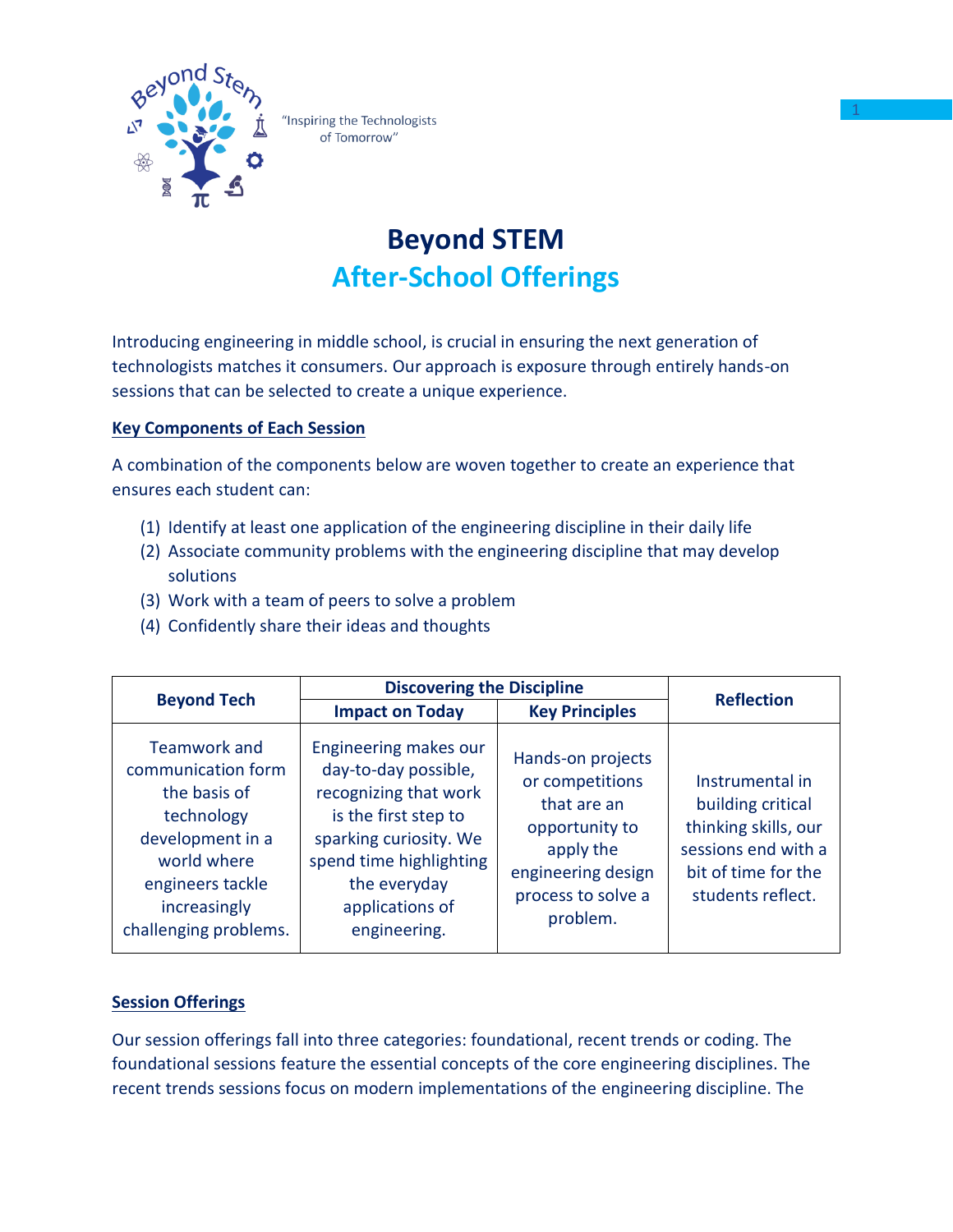

coding sessions focus on building the fundamental skill of computational thinking through block-based coding. Our coding sessions are intended to be structured as consecutive sessions.

| <b>Foundational</b>        | <b>Recent Trends*</b>          | Coding*                        | <b>Cost</b> | <b>Capacity</b> |
|----------------------------|--------------------------------|--------------------------------|-------------|-----------------|
| What is Engineering?       | <b>Electrical Engineering:</b> | <b>Principles of Coding:</b>   |             |                 |
|                            | <b>Light Dark Circuits</b>     | <b>Innovation In a Digital</b> |             |                 |
|                            |                                | <b>World</b>                   |             |                 |
| The Engineering            | <b>Electrical Engineering:</b> | Principles of Coding:          |             |                 |
| <b>Design Process</b>      | <b>Circuits and Sound</b>      | Code + Algorithms              |             |                 |
| <b>Design Thinking</b>     | <b>Mechanical Engineering:</b> | Principles of Coding:          |             |                 |
|                            | <b>Hydraulic Power</b>         | <b>Conditionals</b>            |             |                 |
| Innovation and             | <b>Biomedical Engineering:</b> | <b>Principles of Coding:</b>   |             |                 |
| Entrepreneurship           | <b>Heart Rate Monitors</b>     | <b>Events</b>                  |             |                 |
| Mechanical                 | <b>Biomedical Engineering:</b> | <b>Principles of Coding:</b>   |             |                 |
| Engineering:               | <b>Measuring Muscle</b>        | <b>Data Mining</b>             |             | Up to 20        |
| <b>Simple Machines</b>     | <b>Activity</b>                |                                | \$300       | <b>Students</b> |
| <b>Electrical</b>          | <b>Aerospace Engineering:</b>  | <b>Principles of Coding:</b>   |             |                 |
| Engineering:               | <b>Aerodynamics and</b>        | <b>Robotics</b>                |             |                 |
| <b>Circuits and Motors</b> | <b>Paper Airplanes</b>         |                                |             |                 |
| <b>Civil Engineering:</b>  | <b>Aerospace Engineering:</b>  | <b>Principles of Coding:</b>   |             |                 |
| <b>Bridges</b>             | <b>Launching Rockets</b>       | <b>Artificial Intelligence</b> |             |                 |
| <b>Civil Engineering:</b>  |                                | <b>Principles of Coding:</b>   |             |                 |
| <b>Estimating to Build</b> |                                | <b>Physical Computing</b>      |             |                 |
| <b>Biomedical</b>          |                                |                                |             |                 |
| Engineering:               |                                |                                |             |                 |
| <b>Measuring Grip</b>      |                                |                                |             |                 |
| <b>Strength</b>            |                                |                                |             |                 |

Each session is designed to be delivered within a 1-hour time frame.

**\*We are always developing new sessions**